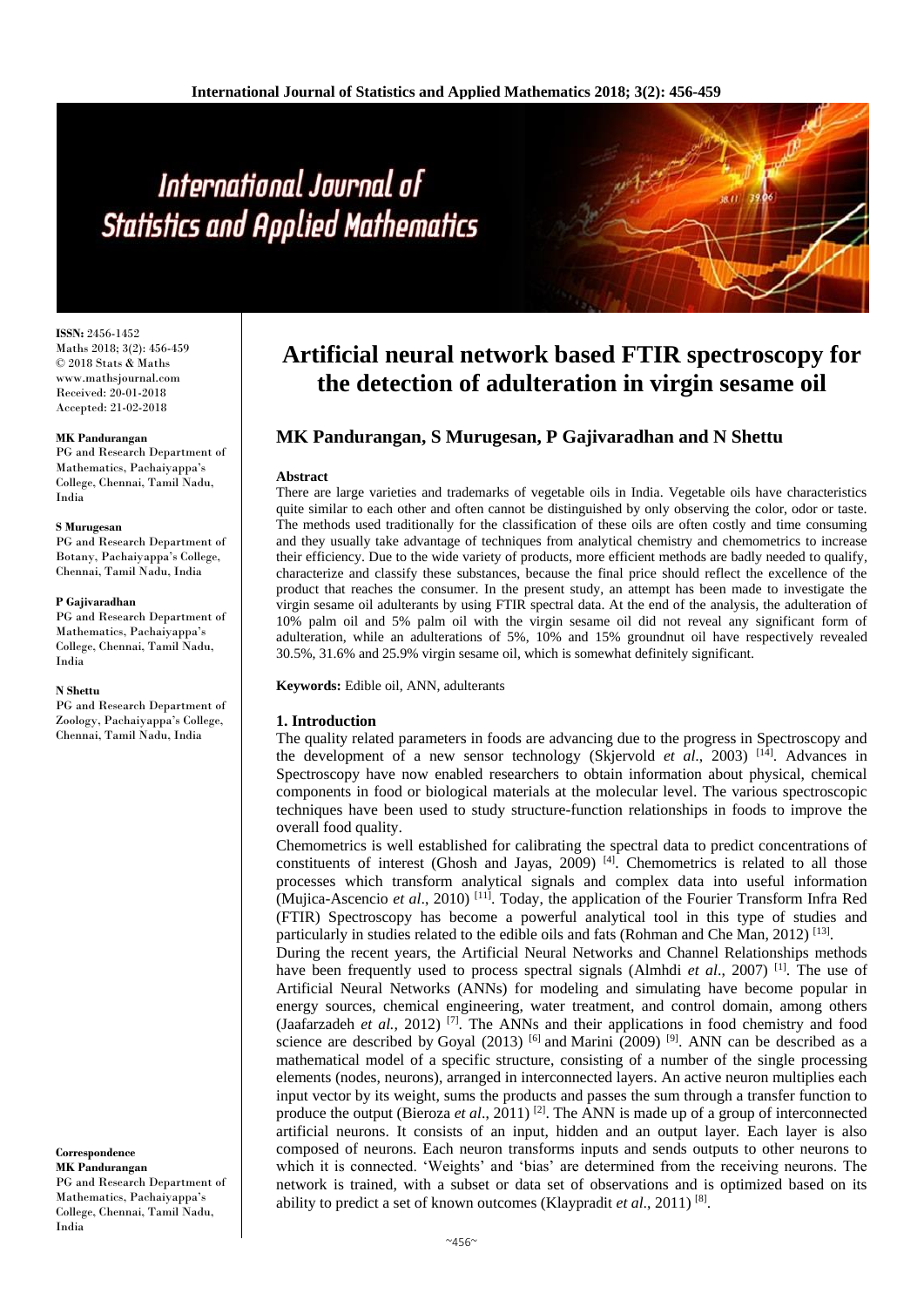Marine *et al.*, (2007) <sup>[10]</sup> employed a combination of two different neural network architectures for the resolution of simulated binary blends of olive oils from different cultivars. In the food industry, food safety and quality are considered important issues worldwide that are directly related to health and social progress. Consumers are increasingly looking for trusted brands of food products, and expect manufacturers and retailers to provide high quality products (Gori *et al.,* 2012; Pandurangan et al., 2017)<sup>[5, 12]</sup>.

Increased consumer awareness of food safety and quality issues has led to the development of new and increasingly sophisticated techniques for food product authentication. However, most of these techniques are time consuming, and require extensive sample preparation and hazardous chemicals as well as skilled and experienced operators (Gori *et al*.,  $2012$ )<sup>[5]</sup>.

Due to the large variety of brands and trademarks of vegetable oils in the Indian market, it is common not to know for sure, if the substance that is being bought is really a product without adulteration. Vegetable oils have characteristics quite similar to each other and often cannot be distinguished by only observing their color, odor or taste. In the present study, we propose a method to classify vegetable oils: virgin sesame oil, palm oil and groundnut oil using ANN – Artificial Neural Networks as a tool to differentiate and distinguish the FTIR spectra of these oils.

#### **2. Materials and methods 2.1 Oil Samples**

The Virgin sesame Oil (VSO) and selected vegetable oils, namely Palm Oil (PO) and Groundnut oil (GO) were purchased from the local market. In this study, the Virgin Sesame Oil (VGO) adulterated samples have been used by deliberately adding palm and groundnut oils in established proportions in the range of 5-15% (v/v). These mixtures were manually shaken to ensure total homogenization.

# **2.2 FTIR Spectra acquisition**

An FTIR–8400S Fourier Transform Infra Red Spectrophotometer (Shimadzu, Japan) equipped with attenuated total reflectance (ATR) accessory was used to obtain the infrared spectra of oil samples. This Spectrophotometer uses a DLATGS (Lanalin-doped deuterated trigylcerine sulphate) sensitive pyroelectric detector that provides a good signal-to-noise ratio and allows reduction of analysis time to collect the FTIR Spectra. For the FTIR Spectra, the technique of recording a small quantity of the oil sample in a thin film was used (Gergen, 2009)<sup>[3]</sup>.

## **2.3 Artificial neural network training**

In assembling the ANN, the number of neurons in the hidden layer varied from 1 to 4 in order to achieve the greatest possible success in classifying samples. It was observed that, from 4 neurons in the hidden layer, the cases of success were dwindling. The number of neurons in the hidden layer with the highest number of successful cases was four. Various ranges of weights were tested and the highest performance was between 600 and 3700 nm. Using shorter intervals for the weights, the network errors were very disparate. The neural network was analyzed by using SPSS version 17.0. Many different arrangements and network settings were tested, and as already observed, the strongest performance was the setting with 4 neurons in each layer.

### **3. Results and discussion**

The number of neurons used in the present study is 4, based on the sum of square error convergence. In the present study,

we find that our network is activated by training time. The case processing summary shows that 35 cases were assigned to the training sample, 24 cases in the testing sample and no cases were holdout and excluded from the analysis.

The final three-layer 6-2-1-feed-forward, back propagation ANN model with variables consisting of palm oil 5%, palm oil 10%, palm oil 15%, Groundnut oil 5%, Groundnut oil 10% and Groundnut oil 15%, has been developed and trained in 59 spectral data (Fig.1).



**Fig 1:** A neural network for the prediction of adulterants in virgin sesame oil consisting of six inputs, variable (excluding –bias node), a hidden layer with three nodes (excluding –bias node) and one output variable.

**Table 1:** Dependent variable

| <b>Model Summary</b>                                   |                       |                                                                 |  |  |  |
|--------------------------------------------------------|-----------------------|-----------------------------------------------------------------|--|--|--|
| Training                                               | Sum of Squares Error  | .044                                                            |  |  |  |
|                                                        | <b>Relative Error</b> | .003                                                            |  |  |  |
|                                                        | Stopping Rule Used    | 1 consecutive step(s) with no<br>decrease in error <sup>a</sup> |  |  |  |
|                                                        | <b>Training Time</b>  | 00:00:00.003                                                    |  |  |  |
| Testing                                                | Sum of Squares Error  | .025                                                            |  |  |  |
|                                                        | <b>Relative Error</b> | .002                                                            |  |  |  |
| Dependent Variable: Virgin Sesame                      |                       |                                                                 |  |  |  |
| a. Error computations are based on the testing sample. |                       |                                                                 |  |  |  |

The network information displays information about the neural network and it is useful for ensuring that the specifications are correct. The number of variables in the input layer is the number of covariates plus the total number of factor levels; a separate variable has been created for each category of adulterants namely palm oil 5%, palm oil 10%, palm oil 15%, groundnut oil 5%, groundnut oil 10%, and groundnut oil 15%. Likewise, a separate variable was created for each category of virgin sesame oil. Thus, the output layer will have only one variable, which is a pre-requisite for any modeling procedure. Covariates are rescaled using the adjusted normalized method. The automatic architecture selection has chosen 4 units in the hidden layer.

In the current model, the optimum level was reached, with two hidden layers, with a sum of square error values of 0.001. The number of hidden layers is decided with the help of least sum of square error (Tables. 1  $\&$  4). The output layer contains the responses. Since the history of default is a categorical variable with a single category, namely virgin sesame oil, it is recoded as an indicator variable. Each output unit is some function of the hidden units. Again, the exact form of the function depends, in part, on the network type and, in part, on user-controllable specifications. The model summary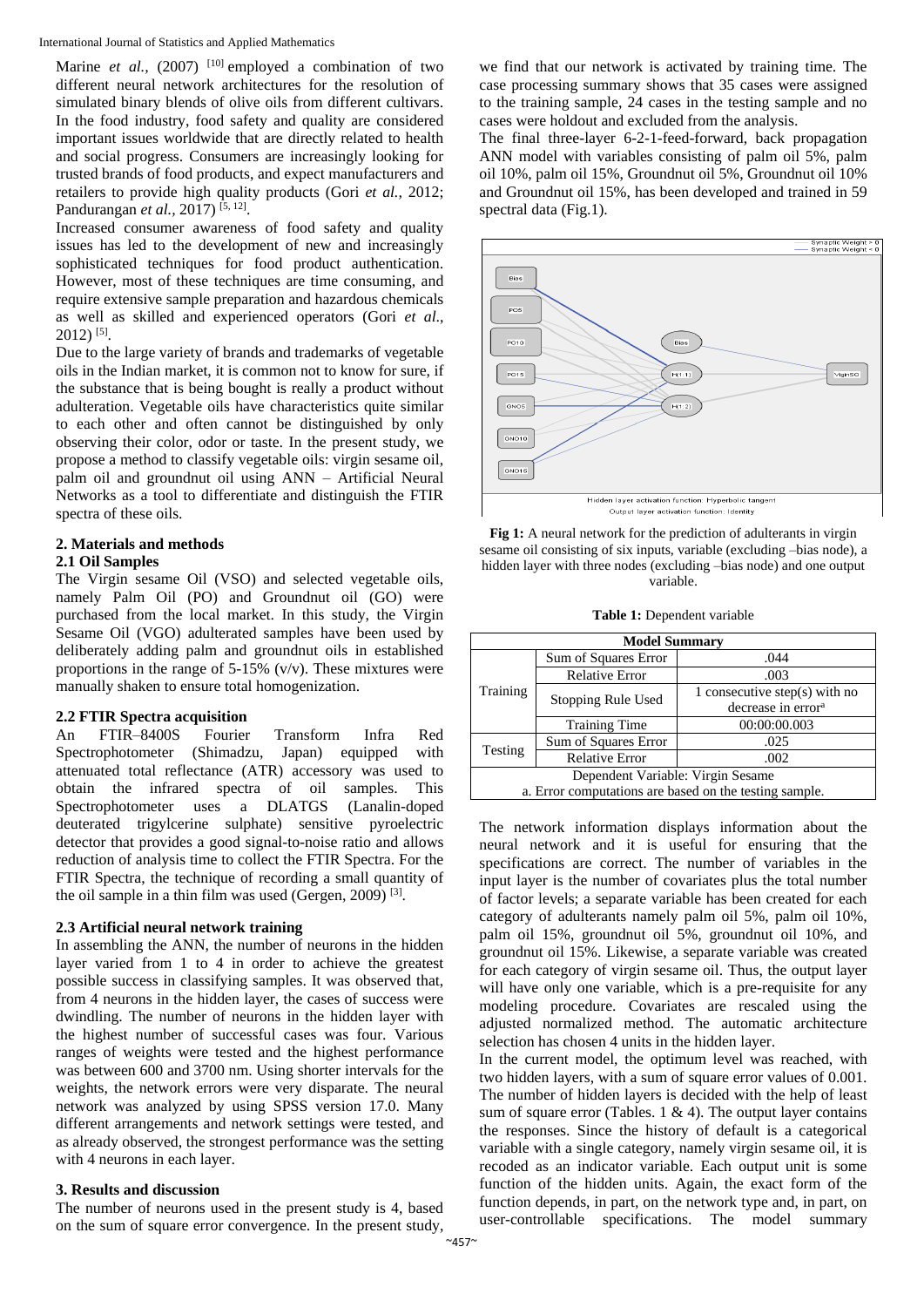International Journal of Statistics and Applied Mathematics

(Table.1) displays information about the results of training, testing, and the application of the final network to the holdout sample. The MLP (Multiple Layer Perception) network allows a two hidden layer; in that case, each unit of the second hidden layer is a function of the units in the first hidden layer, and each response is a function of the units in the second hidden layer (Table.2).

As shown in the normalized importance (Table.3; Fig.2), palm oil 10% and palm oil 15% were the most important predictors of persistent adulterants of sensitivity. As previously mentioned, each neural network input element has an associated synaptic value, which is represented by a numerical value that controls the input; the higher the synaptic value, the more relevant is the input for the result that is generated from the neural network. Thus, the adulteration of 10% palm oil with virgin sesame oil does not reveal any significant form of adulteration in the sesame oil, whereas; in the virgin sesame oil, an adulteration of palm oil at 5% reveal 96%. The other adulterant, has shown significant changes in the virgin oil at more than 5% level and those adulterants are not explained further.

**Table 2:** Hidden layer parameters

| <b>Predictor</b>   |                   | <b>Predicted</b>      |         |                     |
|--------------------|-------------------|-----------------------|---------|---------------------|
|                    |                   | <b>Hidden Layer 1</b> |         | <b>Output Layer</b> |
|                    |                   | H(1:1)                | H(1:2)  | ViginSO             |
|                    | (Bias)            | $-0.738$              | .655    |                     |
|                    | PO <sub>5</sub>   | .215                  | .667    |                     |
|                    | <b>PO10</b>       | .226                  | .696    |                     |
| <b>Input Layer</b> | PO15              | .522                  | $-.137$ |                     |
|                    | GNO <sub>5</sub>  | .238                  | $-.542$ |                     |
|                    | GNO <sub>10</sub> | .140                  | .184    |                     |
|                    | GNO <sub>15</sub> | $-.329$               | $-.009$ |                     |
|                    | (Bias)            |                       |         | $-.091$             |
| Hidden Laver 1     | H(1:1)            |                       |         | .827                |
|                    | H(1:2)            |                       |         | .992                |

**Table 3:** Independent variable importance

|                   | <b>Importance</b> | <b>Normalized Importance</b> |
|-------------------|-------------------|------------------------------|
| Palm oil 5%       | .299              | 96.0%                        |
| Palm oil 10%      | .311              | 100.0%                       |
| Palm oil 15%      | .116              | 37.2%                        |
| Groundnut oil 5%  | .095              | 30.5%                        |
| Groundnut oil10%  | .098              | 31.6%                        |
| Groundnut oil 15% | .081              | 25.9%                        |



**Fig 2:** Sensitivity analysis of the input variables (The value shown for each input variable is a measure of its relative importance).

**Table 4:** Comparison of models

| Size of Hidden Laver Sum of Squares Error Relative Error |       |
|----------------------------------------------------------|-------|
| 0.0015                                                   | Ი ᲘᲘ2 |
| 0.029                                                    | 0.003 |
| <u>በ በበɗ</u>                                             | 0 001 |

# **4. Conclusion**

This new methodology uses the most relevant parameters of the FTIR spectral data for ANN and confirms the need for systematic study of the details that authenticate the edible oil adultrants over the FTIR spectrum. Thus, in the study of the FTIR spectral frequency assignments, the blend that make up the samples to be analyzed, becomes a crucial step in the process of analyzing the information derived from the FTIR spectra of the edible oil adultrants. In conclusion, the adulteration of 10% palm oil and 5% palm oil with the virgin sesame oil does not reveal any significant form of adulteration, while an adulteration of 5%, 10% and 15% groundnut oil have respectively revealed 30.5%, 31.6% and 25.9% virgin sesame oil, which is somewhat definitely significant.

# **5. References**

- 1. Almhdi KH, Valigi P, Gulbinas V, Westphal R, Reuter R. Classification with artificial neural networks and support vector machines: application to oil fluorescence spectra. EARSeL eProceedings, 2007, 6.
- 2. Bieroza M, Baker A, Bridgeman J. Classification and calibration of organic matter fluorescence data with multiway analysis methods and artificial neural networks: an operational tool for improved drinking water treatment. Environmetrics, 2011; 22(3):256-270.
- 3. Gergen I. *Timisoara*. 2009, pp.113-119.
- 4. Ghosh P, Jayas D. Use of spectroscopic data for automation in food processing industry. Sensing and Instrumentation for Food Quality and Safety, 2009; 3(1):3e11.
- 5. Gori A, Cevoli C, Fabbri A, Caboni MF, Losi G. A rapid method to discriminate season of production and feeding regimen of butters based on infrared spectroscopy and artificial neural networks. Journal of Food Engineering. 2012; 109(3):525-530.
- 6. Goyal S. Artificial neural networks (ANNs) in food science a review. International Journal of Scientific World. 2013; 1(2):19-28.
- 7. Jaafarzadeh N, Ahmadi M, Amiri H, Yassin MH, Martinez SS. Predicting fenton modification of solid waste vegetable oil industry for arsenic removal using artificial neural networks. Journal of the Taiwan Institute of Chemical Engineers. 2012; 43(6):873e878.
- 8. Klaypradit W, Kerdpiboon S, Singh R. Application of artificial neural networks to predict the oxidation of menhaden fish oil obtained from fourier transform infrared spectroscopy method. Food and Bioprocess Technology, 2011; 4(3):475-480.
- 9. Marini F. Artificial neural networks in foodstuff analyses: trends and perspectives a review. Analytica Chimica Acta, 2009; 635(2):121e131.
- 10. Marine JCW, Dyer MA, Jochemsen AG. MDMX: from bench to bedside. Journal of Cell Science. 2007; 120:371- 378.
- 11. Mujica-Ascencio C, Moreno-Garcia E, Stolik Isakina S, de la Rosa-Vazquez. Fluorescence spectroscopy and chemometric techniques to identify compounds in a mixture. In: Electronics, Communications and Computer